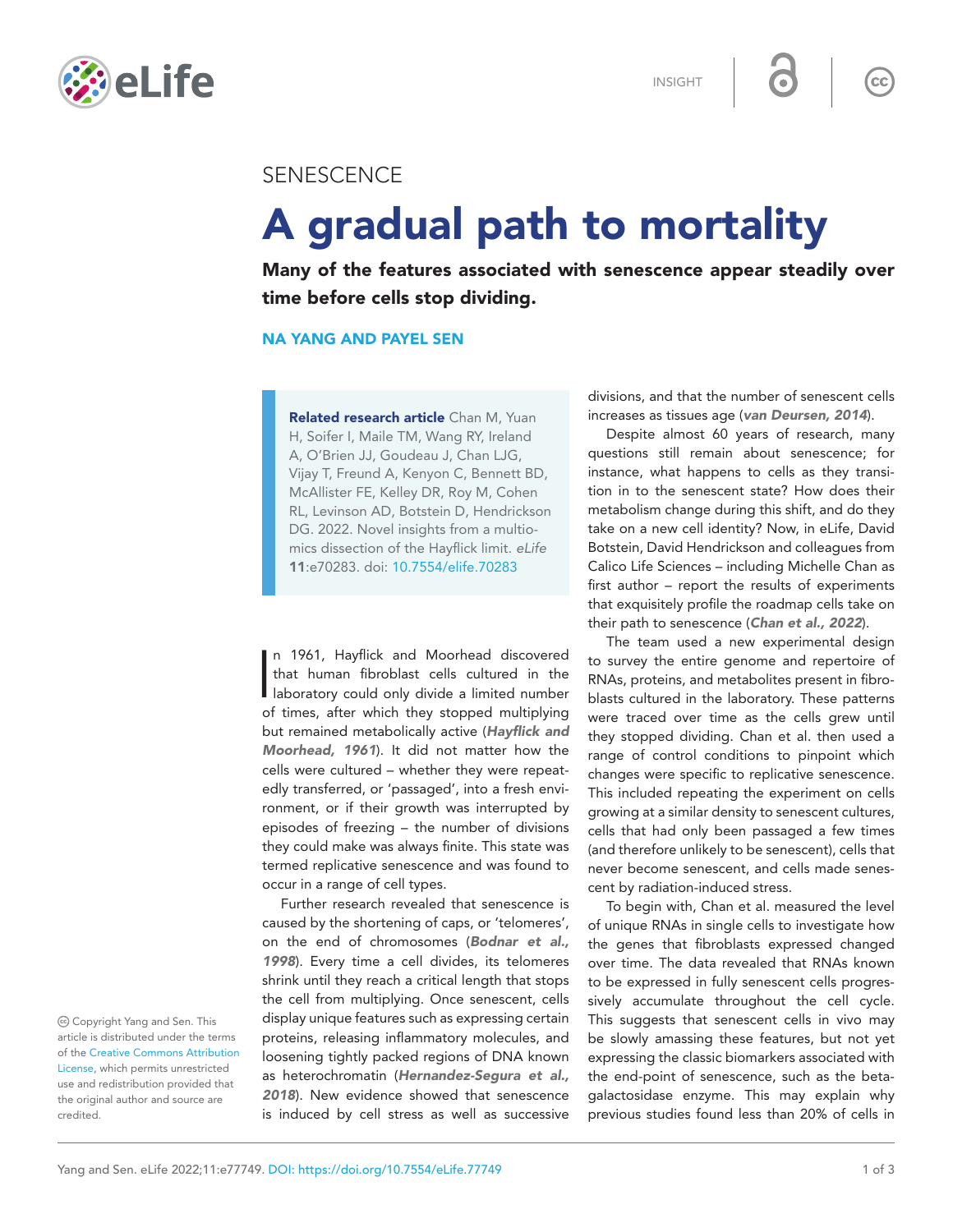

<span id="page-1-1"></span>Figure 1. The journey to replicative senescence. Healthy cells cultured in the laboratory (left) will undergo continuous rounds of division until they reach a state of growth arrest called replicative senescence (right; shown in blue). To begin with (early and early-middle stages), cells express factors associated with cell cycle progression and growth as well as proteins that maintain chromatin stability. As they progress towards replicative senescence (middle-late stage), they undergo an epithelial-to-mesenchymal transition (EMT) and change their cell identity: this transition is driven by the growth factor protein TGFβ2 and the protein complex YAP1/TEAD1. As cells near replicative senescence (late stage), they exhibit a pro-inflammatory phenotype and secrete cytokines, in addition to expressing a beta-galactosidase enzyme which is detected by a reaction that turns cells blue.

Image credit: Figure created using BioRender.

old tissues exhibited these biomarkers, which has led researchers to question the role of senescence in aging (*[Biran et al., 2017](#page-1-0)*; *[Idda et al., 2020](#page-2-5)*). Chan et al. also found cells that had experienced replicative senescence (but not senescence induced by radiation) expressed genes related to a subtype of epithelial-to-mesenchymal transition (EMT). This process, which sees epithelial cells lining surfaces of the body lose their identity and become mesenchymal, is common in development and cancer.

Further experiments revealed that cells change how they use and generate energy as they progress towards replicative senescence. Similar metabolic changes have also been observed in models of EMT, further validating the connection between replicative senescence and this transition. Chan et al. discovered that the protein complex YAP1/TEAD1 and its target, the growth factor protein TGFβ2, drove this shift in energy. Applying a drug that stops YAP1 and TEAD1 from assembling (*[Wang et al., 2016](#page-2-6)*) reduced the expression of signatures associated with mesenchymal cells and senescence.

Finally, Chan et al. identified another signature of replicative stress: the increased expression of Nicotinamide N-methyltransferase (NNMT). This enzyme catalyzes chemical reactions that ultimately prevent certain proteins from condensing DNA. It is possible that by reducing the activity of these proteins, NNMT is able to open up closed

regions of the genome, which may explain the reported loss of heterochromatin in senescent cells (*[Yang and Sen, 2018](#page-2-7)*).

The findings of Chan et al. suggest that cells gradually acquire a number of changes on the path to replicative senescence: they express different genes, rewire their metabolic reactions and take on a new identity similar to mesenchymal cells (*[Figure 1](#page-1-1)*). Previous studies have shown that removing senescent cells can increase the health- and life-span of mice (*[Di Micco et al.,](#page-2-8)  [2021](#page-2-8)*). Therefore, interventions that target these early changes could help improve the wellbeing of individuals by stopping the cascade of events that lead to replicative senescence.

Na Yang is in the Laboratory of Genetics and Genomics, National Institute on Aging, National Institutes of Health, Baltimore, United States

Payel Sen is in the Laboratory of Genetics and Genomics, National Institute on Aging, National Institutes of Health, Baltimore, United States payel.sen@nih.gov

<http://orcid.org/0000-0003-2809-0901>

*Competing interests:* The authors declare that no competing interests exist.

*Published* 18 March 2022

#### References

<span id="page-1-0"></span>Biran A, Zada L, Abou Karam P, Vadai E, Roitman L, Ovadya Y, Porat Z, Krizhanovsky V. 2017. Quantitative